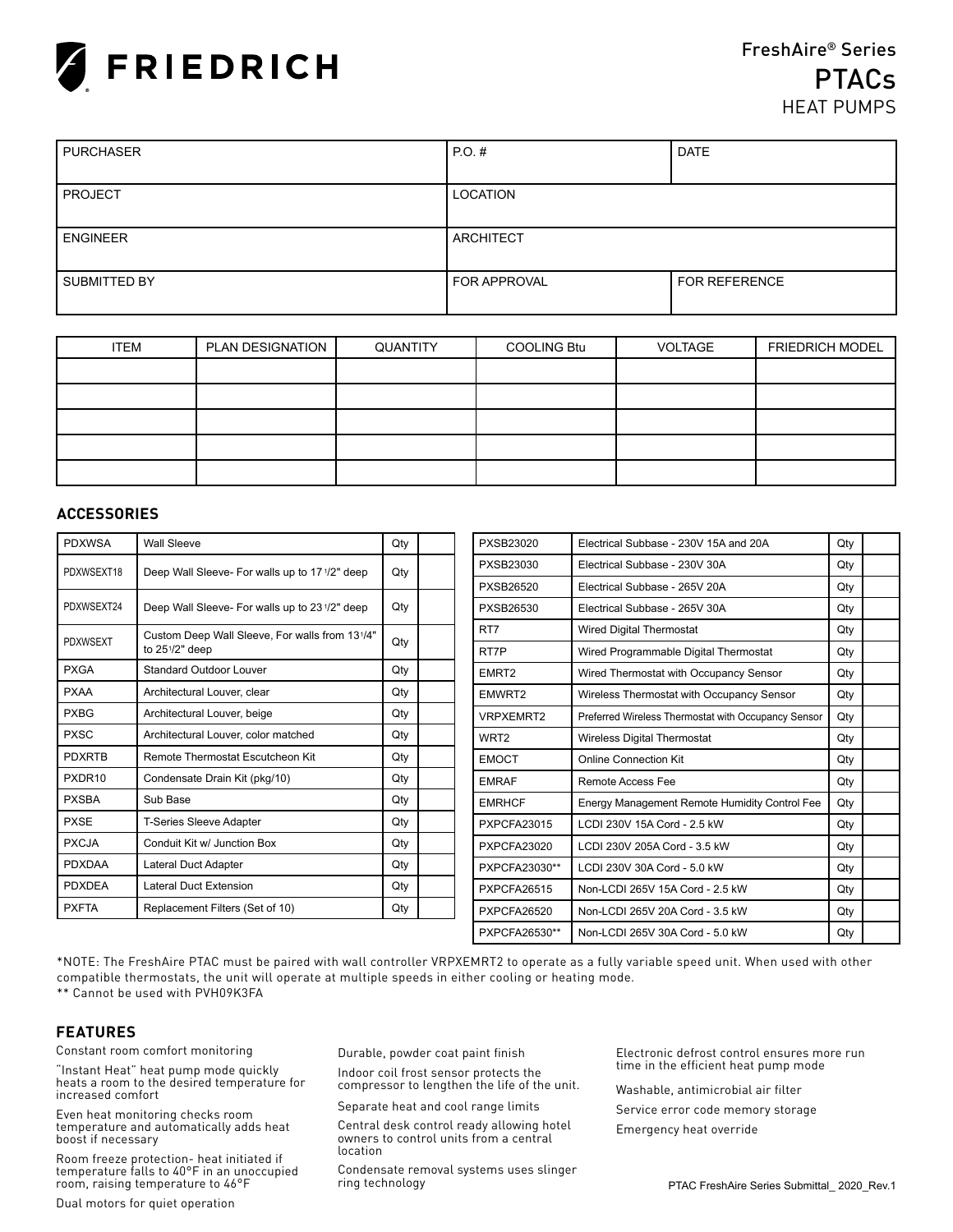# **FreshAire**

FreshAire system helps achieve ASHRAE 62.1-2013 requirements, and brings up to 52 CFM of conditioned, MERV 8 filtered, outside air into the space.

Patented technology uses the inverter compressor and main cooling system to optimize temperature and humidity level of incoming air.

By introducing make-up air directly into the guestroom, rooftop central fresh air systems can be considerably downsized to service only the common areas of the property.

This greatly reduces the cost and complexity of hotel design and construction. Unlike other PTACs, the FreshAire PTAC utilizes the main evaporator coil and Merv 8 filters to truly condition and filter the outside ventilation air.



Friedrich's proprietary Freshaire™ design and delivery system is protected under US Patent#10.436.457

# FRESHAIRE EXTENDED CAPACITY RANGE

# 230/208V Fresh Air Inverter

**COOLING** PVH09K STANDARD RATING 9600/9400 Btu<br>EXTENDED RATING 6,462 - 12099 Btu EXTENDED RATING PVH12K STANDARD RATING 12000/11800 Btu<br>EXTENDED RATING 7,929 - 17142 Btu EXTENDED RATING Up to 12.9 EER Up to 15.0 Equivalent SEER **HEAT PUMP** PVH09K STANDARD RATING 8200/8500 Btu EXTENDED RATING 5606 - 11745 Btu PVH12K STANDARD RATING 11600/11800 Btu EXTENDED RATING 6995 - 16187 Btu **COOLING** PVH09R STANDARD RATING 9600 Btu<br>EXTENDED RATING 6,462 - 12099 Btu EXTENDED RATING PVH12R STANDARD RATING 12000 Btu EXTENDED RATING 7,929 - 17142 Btu Up to 12.0 EER **HEAT PUMP** PVH09R STANDARD RATING 8500 Btu EXTENDED RATING 5606 - 11745 Btu PVH12R STANDARD RATING 11800 Btu EXTENDED RATING 6995 - 16187 Btu Up to 3.57 COP

# 265V Fresh Air Inverter

## **BACK UP ELECTRIC HEAT**

2.5 kw, 3.5 kw and 5.0 kw\* heater options \*5.0 kw heater cannot be used on PV09K/PV09R

**NVERTER** 



Up to 11.57 Application HSPF